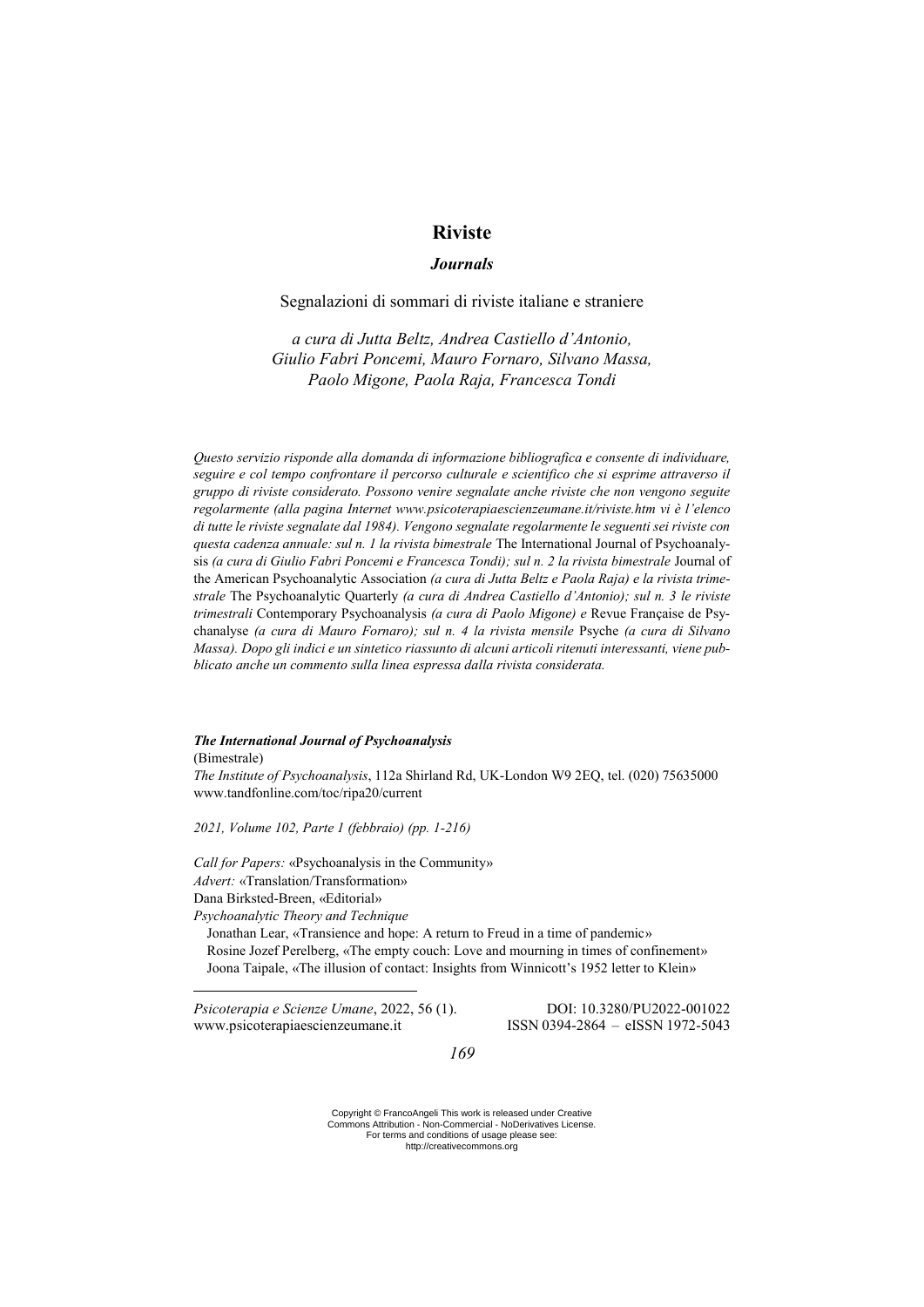*Research:* Valeria Corbella, «Enactment: A necessary conceptual review» *Interdisciplinary Studies:* Giampaolo Sasso, «The psychoanalysis-neurosciences interface: A proposal for a hypothetical unification of psychoanalytic models» *Child and Adolescent Psychoanalysis* Kai von Klitzing & Franziska Schlensog-Schuster, «"Our difficult job is to take a unified view of the patient…" (Winnicott). Psychosomatic work in a children's hospital» *Key Papers* Didier Anzieu, «Psychoanalysis still» Catherine Chabert, «Didier Anzieu: *La psychanalyse, encore!*» Marcelo N. Viñar, «A commentary on Anzieu» *The International Journal of Psychoanalysis Prize Papers* Piotr Krzakowski, «COVID-19 in five Acts» Monica Bomba, Julia-Flore Alibert & Johanna Velt, «Playing and virtual reality: Teleanalysis with children and adolescents during the COVID-19 pandemic» *Obituary:* Donnel B. Stern, «Philip M. Bromberg (1931-2020). Trauma, dissociation, and the multiple self» *Letters to the Editor* Nathan M. Szajnberg, «Response to "Scientific thinking styles"» Greta Kaluzeviciute, «Letter to the Editor» *Book Reviews* Paul Williams, *A Psychoanalytic Approach to Treating Psychosis*, by Franco De Masi. Abingdon, UK: Routledge, 2020 Paula L. Ellman, *The Psychoanalytic Ear and the Sociological Eye: Toward an American Independent Tradition*, by Nancy J. Chodorow. London: Routledge, 2020 Tuba Tokgoz, *The Psychic Home: Psychoanalysis, Consciousness and the Human Soul*, by Roger Kennedy. London: Routledge, 2014 Laurence Bittar-Fulpius, *The Environmental Crisis on the Couch*, edited by Luc Magnenat. Foreword by Dominique Bourg. Paris: In Press, 2019 *Announcements* «*The International Journal of Psychoanalysis* Book Review Editor» «*The International Journal of Psychoanalysis* Film Editor» *Book Reviews* Jeffrey L. Eaton, *The Emergence of Analytic Oneness: Into the Heart of Psychoanalysis*, by Ofra Eshel. London: Routledge, 2019 Mathilde Girard, *Ce que le nazisme a fait à la psychanalyse* [What Nazism Did to Psychoanalysis], by Laurence Kahn. Paris: PUF, 2018

*2021, Volume 102, Parte 2 (aprile) (pp. 217-439)*

*Psychoanalytic Theory and Technique*

Bruce Reis, «The analyst's listening: For, to, with»

Giuseppe Civitarese, «The limits of interpretation. A reading of Bion's "On Arrogance"»

Luiz Meyer, «Approaching the dream as a question: A self-analytical exploration on the expressive functions of dreams»

*Child and Adolescent Psychoanalysis*

Johann Jung & Guillaume Gillet, «Psychotherapy mediated by videogames»

*Interdisciplinary Studies*

Anat Tzur Mahalel, «"Are we dead?": Time in H.D.'s dialogue with Freud»

Annabelle Jaccard & Giorgia Tiscini, «"Operational" concepts in the phenomenon of Islamist radicalization: From the subject to the apocalypse»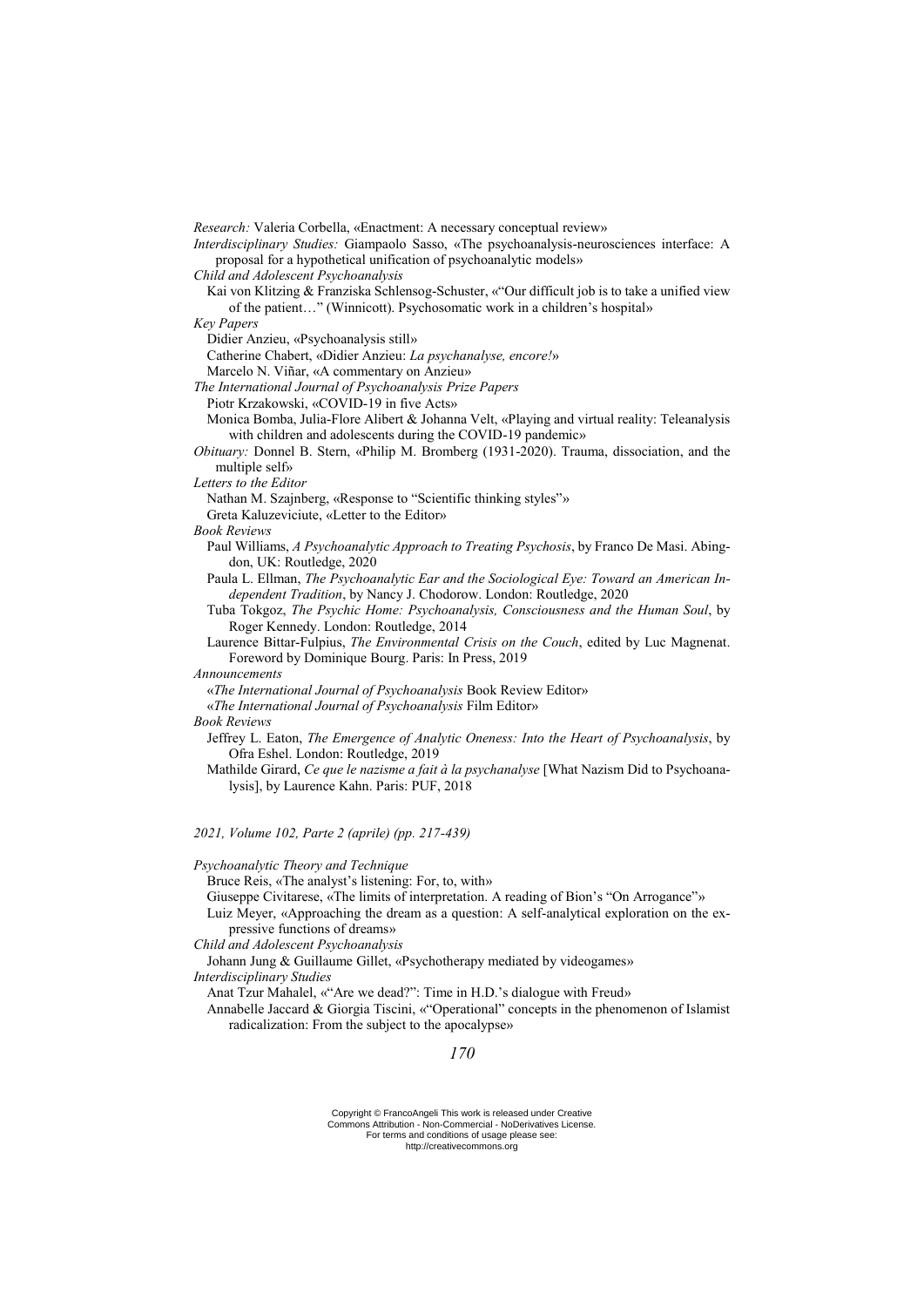*Analyst at Work*

Virginia Ungar, «Introduction to the case of Yune»

Wangku Rho, «Bridging cultures in psychoanalytic work: The case of Yune»

Saskia von Overbeck Ottino, «Commentary on "Bridging cultures in psychoanalytic work"»

Louise Gyler, «Discussion of "Bridging cultures in psychoanalytic work"»

*Letters to the Editor*

E. Stina Lyon, «Brief Communication on Francis Grier's discussion of gender in Beethoven. Beethoven: A "male" in Vienna»

Francis Grier, «Letter to the Editor»

*Book Review Essay:* Jason A. Wheeler Vega, «A case for Lear»

*Book Reviews*

- Rachel Chaplin, *Imaginary Existences: A Psychoanalytic Exploration of Phantasy, Fiction, Dreams, and Daydreams*, by Ignês Sodré. Edited and with an Introduction by Priscilla Roth. London: Routledge, 2014
- Richard Zimmer, *Psychoanalysis and Anxiety: From Knowing to Being,* by Chris Mawson. London: Routledge, 2019
- Hannah Solemani, *Inquiries in Psychoanalysis: Collected Papers of Edna O'Shaughnessy,* edited by Richard Rusbridger. Hove, UK: Routledge, 2015
- Carla Bauer Rentrop, *Finding Unconscious Fantasy in Narrative, Trauma, and Body Pain. A Clinical Guide*, edited by Paula L. Ellman & Nancy R. Goodman. London: Routledge, 2017
- Tuba Tokgoz, *Tolerating Strangers in Intolerant Times: Psychoanalytic, Political and Philosophical Perspectives*, by Roger Kennedy. London: Routledge, 2019
- Sam Semper, *Feminine Law: Freud, Free Speech, and the Voice of Desire,* by Jill Gentile with Michael Macrone. London: Routledge, 2018
- Nicolas Gougoulis, *Sigmund Freud et Romain Rolland: Un dialogue* [Sigmund Freud and Romain Rolland: A Dialogue], by Henri Vermorel. Paris: Albin Michel, 2018
- Denis Flynn, *The Psychoanalyst's Superegos, Ego Ideals and Blind Spots. The Emotional Development of the Clinician*, by Vic Sedlak. London: Routledge, 2019

Marianne Leuzinger-Bohleber, *Trauma and the Destructive-Transformative Struggle. Clinical Perspectives*, edited by Terrence McBride & Maureen Murphy. London: Routledge, 2019 *Announcement:* «Call for Papers»

*2021, Volume 102, Parte 3 (giugno) (pp. 443-649)*

*Letter From:* Endre Koritar, «Letter from Vancouver»

*Psychoanalytic Theory and Technique*

Francis Grier, «The music of the drives, and the music of perversion: Reflections on a dream of jealous theft»

- Susann Heenen-Wolff, «Gender and transgender: A metapsychological contribution to the genesis of the sexual ego»
- Jérome Glas, «Psychoanalytic ethics, maintaining psychic reality in the intermediate space» Jordan A. Conrad, «Drive theory, redux: A history and reconsideration of the drives»

*Child and Adolescent Psychoanalysis*

T. Guénoun & P. Attigui, «The therapeutic group in adolescence: A process of intersubjectivation»

Rosely Lerner, «Violence in infancy and its relationship with perverse aspects in the development of a child»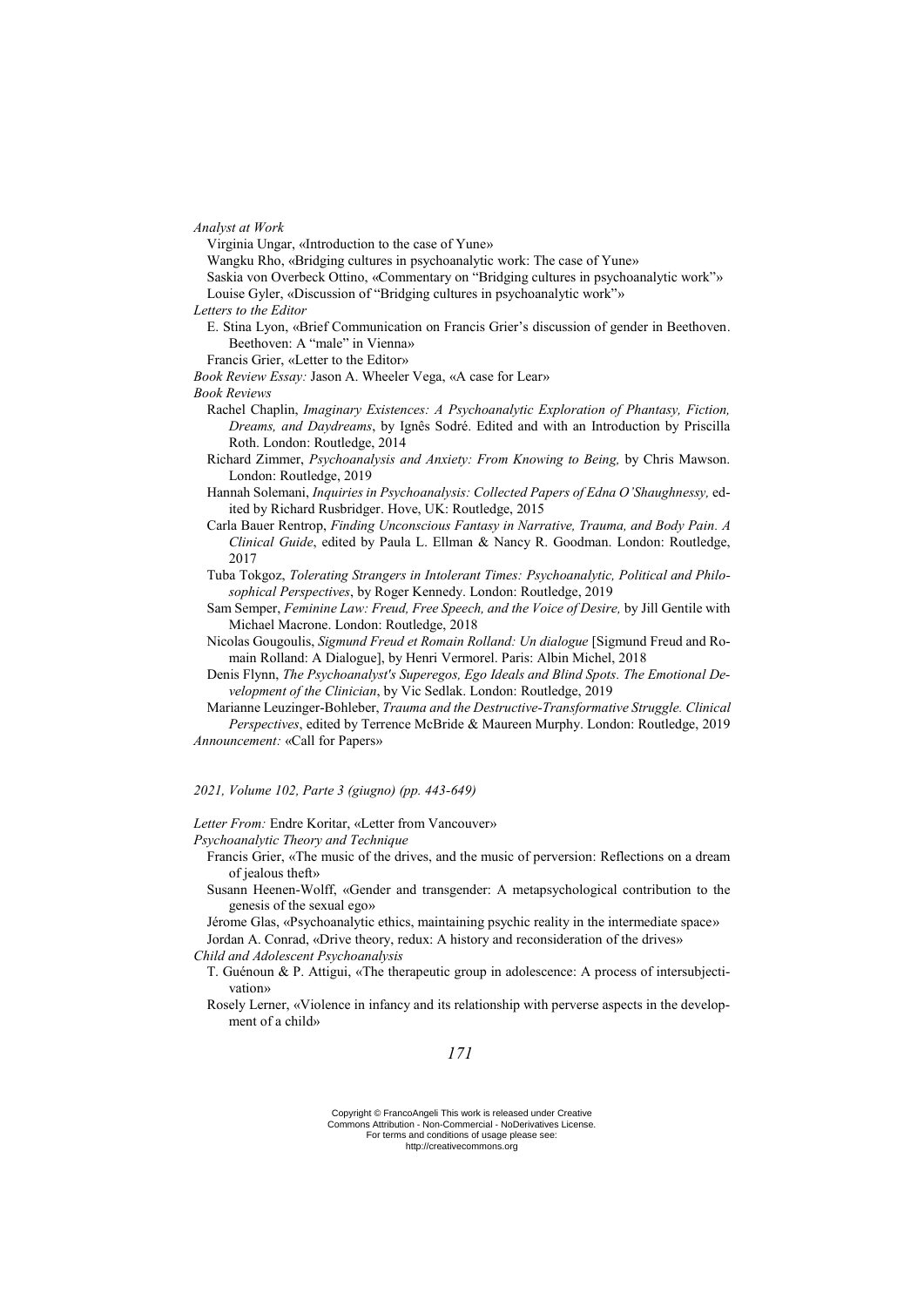*International Psychoanalytic Association (IPA) Congress Papers*

Jorge Canestri, «The infantile: Which meaning?»

Bernardo Tanis, «The infantile: Its multiple dimensions»

Bonnie E. Litowitz, «Constructing the infantile»

- Glen O. Gabbard, «The "dragons of primeval days": Termination and the persistence of the infantile»
- *Film Essay:* Britt-Marie Schiller, «Siblings, sex, and shame: The film *Shame* (2011)»

*Obituary Notice:* «Jorge Canestri»

#### *Book Reviews*

- Alfred Margulies, «Alongside: Regarding the otherness of Warren Poland»
- Rosemary H. Balsam, *At the Risk of Thinking. An Intellectual Biography of Julia Kristeva*, by Alice Jardine, edited by Mari Ruti. London: Bloomsbury Academic, 2020
- Anthea Gomez, *The Power of Music: Psychoanalytic Explorations*, by Roger Kennedy, Bicester, UK: Phoenix House Publishing, 2020
- Maxine K. Anderson, *Beyond Psychotherapy: On Becoming a (Radical) Psychoanalyst*, by Barnaby B. Barratt. London: Routledge, 2019
- Romy A. Reading, *Race in Psychoanalysis: Aboriginal Populations in the Mind*, by Celia Brickman. London: Routledge, 2018
- Hans-Volker Werthmann, *Psychoanalysis: A General Theory of Psychical Structure Formation and Pathogenesis*, by Peter Zagermann. New York: International Psychoanalysis Books, 2019

*Correction*

## *2021, Volume 102, Parte 4 (agosto) (pp. 621-833)*

*Psychoanalytic Theory and Technique*

Barnet D. Malin, «R.B. Braithwaite's influence on Bion's epistemological contributions» Sebastian Leikert, «Encapsulated body engrams and somatic narration. Integrating body memory into psychoanalytic technique»

- *Child and Adolescent Psychoanalysis:* Vincent di Rocco & Raphaël Minjard, «Establishing a therapeutic relationship: An initial stake in psychotherapy with young psychotic adults»
- *History of Psychoanalysis:* Gonzalo Grau-Pérez & Guillermo Milán, «A discursive study of the reception of Lacanian ideas and their relation to Kleinianism (Uruguay, 1955-1982)»
- *Interdisciplinary Studies:* Luc Magnenat, «"Think like a mountain" "To think of Oedipus": A psychoanalytic contribution to environmental ethics»

*Education Section*

Heinz Weiss, «The conceptualization of trauma in psychoanalysis: An introduction» Bernard Chervet, «The traumatic and the work of the *après-coup* in Freud's *opus*» Jan Abram, «On Winnicott's concept of trauma»

Howard B. Levine, «Trauma, process and representation» (1)

*Obituary:* Guillermo Bodner, «Terttu Eskelinen»

## *Book Reviews*

- Julian Stern, *Experiencing the Body: A Psychoanalytic Dialogue on Psychosomatics*, by Jacques Press, Fotis Bobos, Jörg Frommer, Marina Perris-Myttas, Eva Schmid-Gloor, Bérengère de Senarclens, Christian Seulin, Luigi Solano, Nick Temple & Catherine Humble. London: Routledge, 2019
- Jeanne Wolff Bernstein, *The Analyst's Desire: The Ethical Foundation of Clinical Practice*, by Mitchell Wilson. London: Bloomsbury Academic, 2020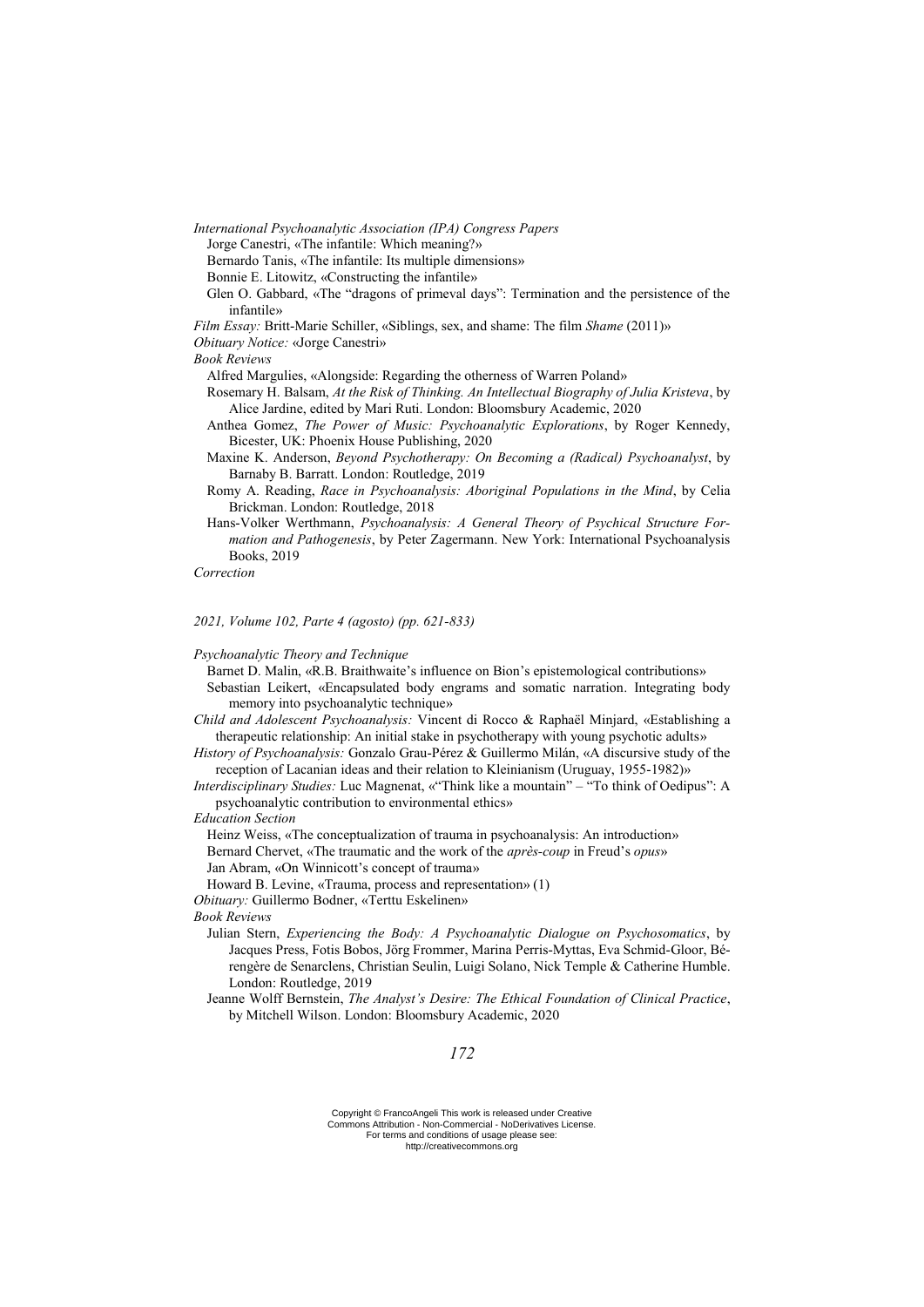Sarah Ackerman, *Psychoanalysis from the Inside Out: Developing and Sustaining an Analytic Identity and Practice*, by Lena Ehrlich. London: Routledge, 2020

Neal Vorus, *Illusion, Disillusion, and Irony in Psychoanalysis*, by John Steiner. London: Routledge, 2020

Shirley B. Hiscock, *Psychodynamic Interventions in Pregnancy and Infancy, Clinical and Theoretical Perspectives*, by Bjorn Salomonsson. London: Routledge, 2018

*Retraction:* «Statement of Retraction: Class and psychoanalysis: landscapes of inequality

(1) Questo articolo di Howard B. Levine è tradotto a pp. 563-580 del n. 4/2021 di *Psicoterapia e Scienze Umane*, seguìto da due interventi di discussione.

*2021, Volume 102, Parte 5 (ottobre) (pp. 835-1068)*

*Psychoanalytic Theory and Technique*

Thomas H. Ogden, «What alive means: On Winnicott's "transitional objects and transitional phenomena"»

Britt-Marie Schiller, «A case of trichotillomania and trichophagy: Fantasies of cannibalism» Thomas Rabeyron, «Beyond the death drive: Entropy and free energy»

*Child and Adolescent Psychoanalysis*

Marion Robin, Aziz Essadek, Maurice Corcos & Gérard Shadili, «High-risk sexual behaviours, from the *neurotica* to complex trauma: Psychopathologies of repetition»

*History of Psychoanalysis:* Rye Dag Holmboe, «Anna Freud's loom»

*Interdisciplinary Studies:* Frédéric Vinot & Sara Bédard-Goulet, «How does reading (dis)locate space? Reading "The Call of the Woods" (*La voix du bois*) by Pierre Bergounioux»

*Psychoanalytic Controversy:* Rachel B. Blass, David Bell & Avgi Saketopoulou, «Can we think psychoanalytically about transgenderism? An expanded live Zoom debate with David Bell and Avgi Saketopoulou, moderated by Rachel Blass»

*Letter to the Editor*

Jill Gentile, «TransFeminine law»

Sam Semper, «Letter to the Editor»

Michel Sanchez-Cardenas, «Does the repetition compulsion really have a purpose?»

Heinz Weiss, «Reply to the letter by Michel Sanchez-Cardenas: Does the repetition compulsion really have a purpose?»

Rachel Blass, «Response to Michel Sanchez-Cardenas' letter»

*Obituaries*

Julio Moreno, «Obituary for Janine Puget»

Judy Kantrowitz, «Obituary: Anton Kris»

*Film Essay:* Cesare Secchi, «An incandescent self-exploration: Ambiguities and unconscious logic in *Day of Wrath* (*Vredens Dag*), directed by Carl Theodor Dreyer (Denmark, 1943)» *Book Reviews*

Yukari Yanagino, *A People's History of Psychoanalysis: From Freud to Liberation Psychology*, by Daniel José Gaztambide. Lanham, MD: Lexington Books, 2019

Susana Vinocur Fischbein, *La práctica del psicoanálisis. Evolución y actualidad*, edited by Juan Pablo Jiménez & Josefina Figueroa. Providencia (Chile): Mediterráneo, 2019

Edward Marriott, *Credo? Religion and Psychoanalysis*, by Patrick Casement. London: Aeon, 2020

Kyra Minninger, *Essential Readings from the Melanie Klein Archives: Original Papers and Critical Reflections*, edited by Jane Milton. London: Routledge, 2020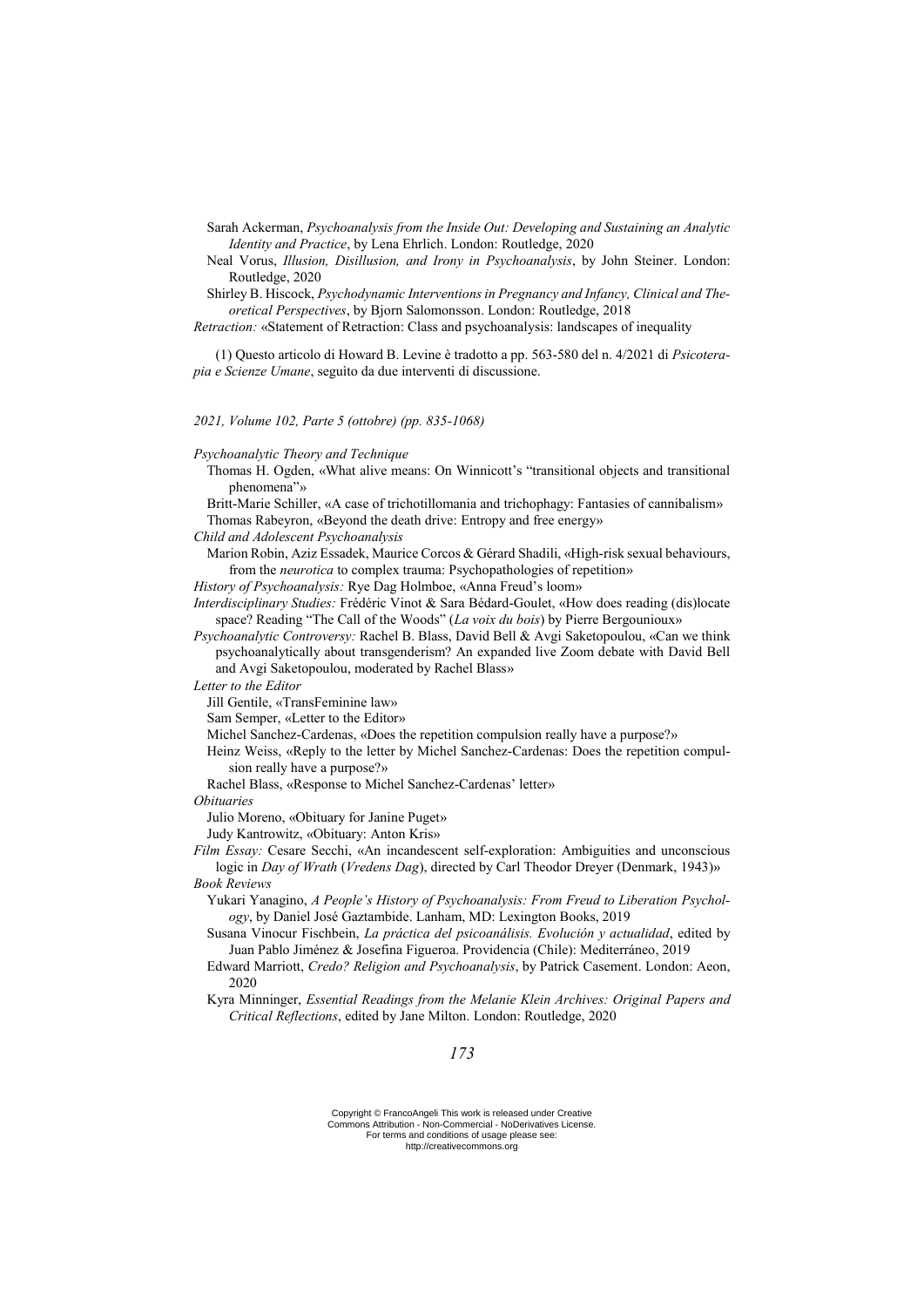*2021, Volume 102, Parte 6 (dicembre) (pp. 1069-1228)*

*Psychoanalytic Theory and Technique*

Giuseppe Civitarese, «*Experiences in Groups* as a key to "late" Bion»

Steven Groarke, «The sense of the past: Theoretical and clinical aspects of deferred action» Richard Zimmer, «Post-termination self-analysis and the relinquishment of the psychoanalytic frame: Thoughts on a fragment of self-analytic work following a traumatic termination»

*Child and Adolescent Psychoanalysis:* Björn Salomonsson, «Gaze avoidance in parent/infant psychotherapy: Manifestations and technical suggestions»

*Archive:* Judith A. Kessler, «The Black Notebook. Edith Jacobson's prison notes 1935/1936»

*Clinical Communications:* Elise Pelladeau, «On the threshold of loss and its representations: Masochism as a safeguard against depressive disorder»

*Panel Reports, International Psychoanalytic Association Congress Vancouver 2021 (on-line)* Matthew Johnson, «The infantile and its dimension in the finding of unconscious fantasy» Gretchen A. Schmutz, «Falling into the void: The impact of COVID-19 on the internal state of children»

Marina Altmann de Litvan, «Mechanisms of change. A view from clinical observation»

Marion Schoenfeld, «*Committee on Women and Psychoanalysis* (COWAP) panel, infantile regression in men and women in times of flight, trauma and displacement»

José Renato Avzaradel, «Fictional perspectives on the infantile. From David Copperfield to Harry Potter»

Nancy Kulish, «Ghost world in the psychoanalytic relationship»

Frances Thomson-Salo, «Infantile longings and "the child within the adult"»

*Letters to the Editor*

Nancy J. Chodorow, «Letter to the Editor»

Bruce Reis, «Letter to the Editor»

*Obituary:* Dana Birksted-Breen, Jacqueline Amati-Mehler & Heribert Blass, «Jorge Canestri» *Miscellany:* «Contributors and Reviewers for 2021» *Correction*

<u>.</u>

#### **Commento sull'***International Journal of Psychoanalysis*

*Giulio Fabri Poncemi\* , Francesca Tondi\*\**

Nell'editoriale del direttore che compare nel n. 1/2021 dell'*International Journal of Psychoanaysis* (IJP) vengono annunciati i due autori che hanno vinto il premio di quest'anno dell'IJP per i migliori articoli legati al tema della crisi del Coronavirus. Si tratta di "COVID in cinque atti" di Piotr Krzakowsi, che discute lo sviluppo della pandemia in Francia e le conseguenti domande che ne sono sorte, e "Gioco e realtà virtuale" di Monica Bomba, Johanna Velt e Julia-Flore Alibert che dibattono sulla psicoanalisi condotta *on-line* con i bambini. In questo numero compare anche un *call for papers* per un'edizione speciale che tratterà il tema "Psicoanalisi e comunità", con l'intento di dimostrare come la psicoanalisi si sia recentemente occupata non solo del tema della pandemia ma anche di altri problemi di ordine socio-politico (ricordiamo a questo proposito anche l'articolo di Avgi Saketopoulou "Pensare psicoanaliticamente, pensare meglio: riflessioni sul *transgender*" pubblicato nel n. 5/2020 dell'IJP e tradotto a pp. 61-76 del n. 1/2021 di *Psicoterapia e Scienze Umane*).

<sup>\*</sup> Strada Aurelio Saffi 14, 43121 Parma, e-mail <fabri.giulio@gmail.com>.

<sup>\*\*</sup> Via Trento 49, 43122 Parma, e-mail <franxtondi69@gmail.com>.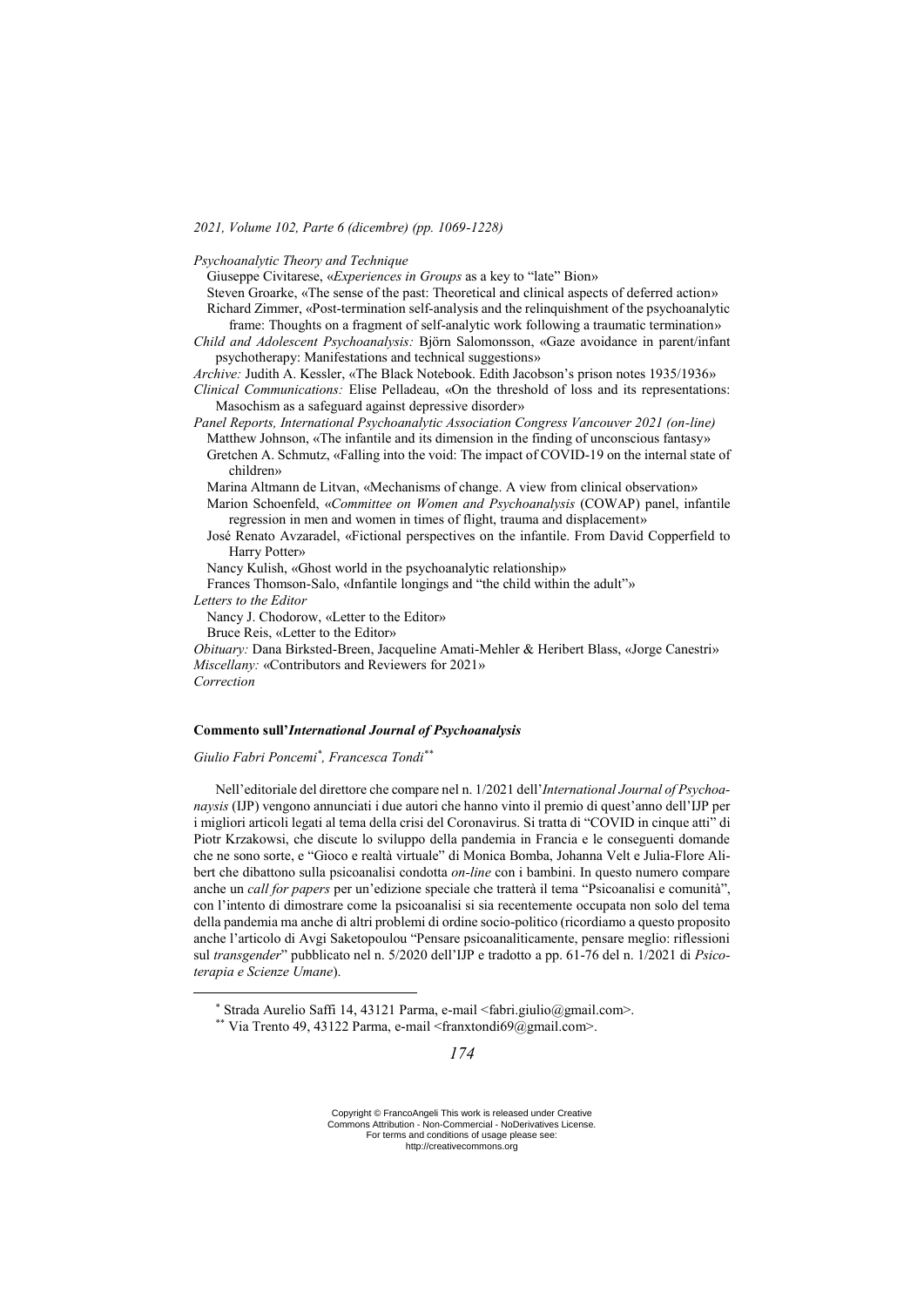Nel n. 2/2021 segnaliamo la sezione *Analyst at Work*, in cui viene presentato il caso, con dettagliato materiale clinico, di un paziente adulto trattato da un analista coreano. Il caso viene poi discusso da due colleghi, uno svizzero e uno australiano. Il commento iniziale del direttore della rivista pone l'accento su come in questi giorni non sia più possibile comprendere il processo analitico solo dal punto di vista della diade terapeutica e dei movimenti transferali e controtransferali in atto nel campo analitico, in quanto all'interno della psicoanalisi si sta sottolineando sempre più l'importanza del contesto culturale, in una dimensione sia temporale che geografica, e il modo con cui queste variabili hanno un impatto importante sulla pratica stessa della terapia psicoanalitica.

Nel n. 3/2021 sono pubblicate alcune relazioni presentate al 52° congresso dell'*International Psychoanalytic Associaiton* (IPA), avvenuto esclusivamente *on-line* in due weekend del 2021 (21-25 luglio e 29 luglio-1 agosto), dal titolo "The Infantile. Its Multiple Dimensions", tutte tradotte in italiano nel n. 2/2021 della *Rivista di Psicoanalisi*. Segnaliamo un breve e chiaro intervento di Glen O. Gabbard, "The 'dragons of primeval days': Termination and the persistence of the infantile" (I "draghi dei tempi preistorici". Fine dell'analisi e persistenza dell'infantile). Gabbard descrive come un giorno, da analista alle prime armi alla *Menninger Clinic*, rimase sconvolto quando un anziano collega, che ammirava molto, parlando di un paziente disse: «Dopo 18 anni di trattamento analitico quattro volte alla settimana, è chiaro che questo paziente non può terminare l'analisi» (p. 595). Gabbard fu disorientato da questa affermazione, ritenendo che sarebbe stato più giusto dire che il paziente era ribelle e *si rifiutava* di terminare, voleva chiaramente proseguire e l'analista non era in grado di mandarlo via. È in quel momento che Gabbard comincia a interessarsi ai processi e alle vicissitudini della fine dell'analisi, la cosiddetta *termination*, quei momenti in cui più che mai è evidente la persistenza dell'infantile. Nel saggio del 1937, *Analisi terminabile e interminabile*, Freud aveva già espresso dei dubbi sul fatto che un trattamento psicoanalitico potesse avere un reale effetto nella prevenzione di futuri conflitti, sospettando che non solo potesse emergere una nuova nevrosi, ma che anche potesse riemergere qualcosa di antico e già trattato. Riconosceva in questo modo che l'angoscia infantile di essere ignorati, respinti, odiati, indesiderati e abbandonati è una forza che persiste, nonostante vi possano essere successive esperienze che la mitigano. Gabbard afferma che, dall'alto della sua lunga carriera, sente che i draghi dei tempi preistorici restano vivi anche dopo una analisi approfondita, e questo può interferire con la capacità del paziente di terminare e con quella dell'analista di lasciarlo andare. Gabbard racconta anche di come si era sentito contento di avere una regola che normasse il termine del lavoro analitico: un mese di lavoro sulla fine dell'analisi per ogni anno di trattamento – gli disse il suo supervisore – ma, dopo un primo momento di gioia per questa certezza, si accorse che i suoi pazienti la pensavano in modo del tutto diverso! E, parlando del presente, condivide il fatto che moltissimi analisti – anche tra i più famosi, lui compreso – hanno dei pazienti che continuano a vedere senza alcun progetto di terminare, ma non ne parlano mai, come se fosse un tema imbarazzante.

Sempre in questo numero segnaliamo l'articolo di Jordan Conrad ("Drive theory, redux: A history and reconsideration of the drives"), un *excursus* storico sul concetto di pulsione (concetto che nella teoria psicoanalitica contemporanea è andato gradualmente in declino) che prende avvio dalla storia del pensiero tedesco e inglese sul tema delle pulsioni e degli istinti, per arrivare ad analizzare come essi emergono nell'opera di Freud.

Nel n. 4/2021 l'*Education Section* è dedicata al trauma, con quattro articoli di cui uno, quello di Howard B. Levine, tradotto nel n. 4/2021 di *Psicoterapia e Scienze Umane* con i commenti di Gabriele Cassullo e Davide Cavagna. Sempre in questo numero segnaliamo, nella sezione *Interdisciplinary Studies*, l'articolo "«Pensare come una montagna» – «pensare a Edipo»: un contributo psicoanalitico all'etica ambientale", di Luc Magnenat, psicoanalista indipendente di Ginevra, curatore del volume *La crise environnementale sur le divan* (Paris: In Press, 2019) e vincitore

Copyright © FrancoAngeli This work is released under Creative Commons Attribution - Non-Commercial - NoDerivatives License. For terms and conditions of usage please see: http://creativecommons.org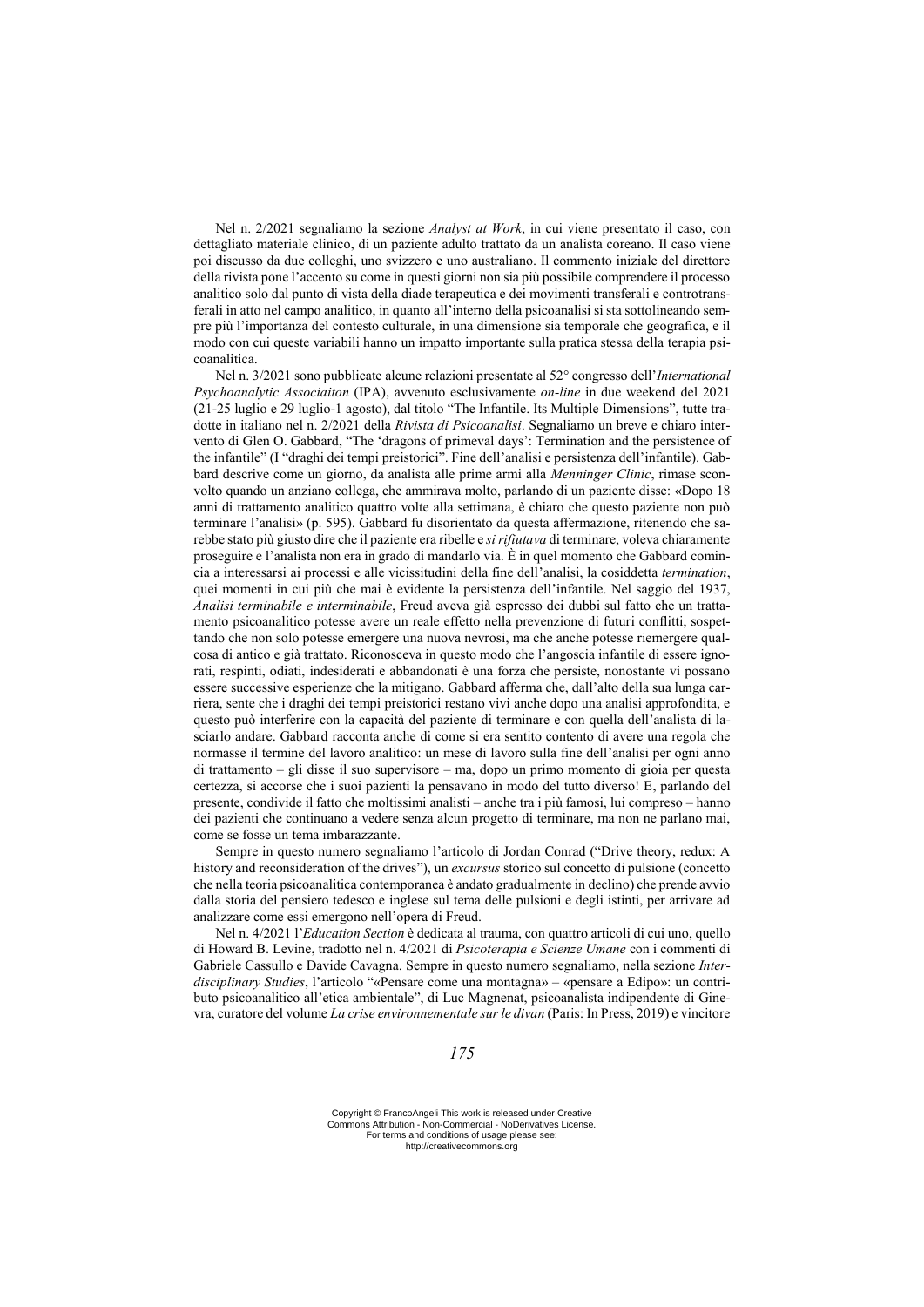del *Prix Maurice Haber* del 2018 assegnato dalla *Revue Belge de Psychanalyse* per l'articolo pubblicato nel n. 2/2016 "L'ambiente non umano di Searles, rivisitato alla luce della teoria del pensiero di Bion e dell'ombra della crisi ambientale". La domanda che si pone Greta Thunberg, dice l'autore, non è "Come sono nati i bambini?" bensì "Come sono nate le società? Come è possibile essere nati in una nuova società connotata da una crisi ambientale?". Magnenat vede in questa domanda una disperata e intensa indignazione, rivolta non solo verso l'*establishment* che infligge questa ferita ma anche verso la tentazione interna di trovare rifugio in un'apatia generale che porta l'individuo a smettere di interrogarsi sull'osceno consumismo che sfrutta e inquina il pianeta. Greta esprime qualcosa che noi rimuoviamo cercando di negare la colpa e la vergogna di partecipare a un modo di abitare il pianeta che non riconosce quanto dipendiamo dalla biosfera, proprio come un neonato dipende dai propri genitori. L'autore si chiede, in maniera provocatoria, se fosse possibile estendere la situazione edipica, con i suoi tabù e il suo rispetto della fecondità, anche alla nostra famiglia biotica.

Nel n. 5/2021 segnaliamo un intervento di Thomas Ogden su Winnicott, che fa parte di una serie di articoli che dal 2001 vengono pubblicati sulla rivista, nei quali il noto analista offre una "lettura creativa" di contributi fondamentali per la psicoanalisi. La casa editrice Mimesis, nella collana "Attualità del pensiero psicoanalitico", ha pubblicato nel 2021 una raccolta di alcuni di questi scritti di Ogden che erano apparsi nei due volumi *Creative Readings: Essays on Seminal Analytic Works* (2012) e *Rediscovering Psychoanalysis: Thinking and Dreaming, Learning and Forgetting* (2009), intitolandola, sul calco dell'originale inglese, *Riscoprire la psicoanalisi attraverso la lettura creativa*. Nel suo intervento Ogden discute anche l'idea winnicottiana del negativo, uno stato dell'essere in cui sono sentiti reali solo il vuoto, l'amnesia e la morte, mentre sono vissuti come irreali la presenza o il ricordo dell'oggetto. In ultimo, segnaliamo la trascrizione in questo numero di un dibattito avvenuto su *Zoom*, moderato da Rachel Blass e con la partecipazione di David Bell e Avgi Saketopoulou, sulla possibilità di avere un pensiero psicoanalitico sul *transgender* (di Avgi Saketopoulou *Psicoterapia e Scienze Umane* ha pubblicato – oltre all'articolo nel n. 1/2021 "Pensare psicoanaliticamente, pensare meglio: riflessioni sul *transgender*", che era apparso in origine nel n. 5/2020 dell'IJP – anche un articolo del 2014 nel n. 1/2015 dal titolo "Il lutto del corpo come 'roccia basilare' nel trattamento psicoanalitico di transessuali"). Ricordiamo che David Bell è lo psichiatra e psicoanalista inglese autore del primo rapporto sull'abuso di terapie bloccanti la pubertà da parte del GIDS (*Gender Identity Development Service*), il servizio di sviluppo dell'identità di genere della *Tavistock and Portman NHS Foundation Trust*.

Nel n. 6/2021, l'ultimo numero dell'anno, nella sezione *Psychoanalytic Theory and Technique*, compare un articolo di Giuseppe Civitarese sul modello di Bion della teoria del campo analitico, in cui la coppia analitica non è vista come composta da due soggetti isolati ma in quanto gruppo che interagisce. Non esiste infatti nessun "fatto" in analisi che non possa essere concepito come co-creato. L'articolo vuole aiutare il lettore a comprendere il significato di questo principio tecnico così importante nell'ultimo Bion e spesso mal interpretato. Sempre nella stessa sezione compare l'articolo di Steven Groarke sul tema dell'"azione differita", termine con cui è tradotta in inglese la *Nachträglichkeit* (in francese *après-coup*, in italiano "posteriorità"), in cui l'autore presenta delle osservazioni cliniche su come il lavoro analitico favorisca l'emergere, nel paziente, di memorie del passato a cui ora è possibile attribuire un senso. Nell'ultimo articolo della sezione ("Post-termination self-analysis and the relinquishment of the psychoanalytic frame: Thoughts on a fragment of self-analytic work following a traumatic termination") Richard Zimmer si occupa degli aspetti della fine dell'analisi, avvenuta nel suo caso in modo traumatico, mostrando come questi si connettano alla dissoluzione dei legami simbiotici con l'analista e condividendo con il lettore come un intenso lavoro di autoanalisi, da lui svolto in seguito all'interruzione, si sia rivelato un impulso tanto per il consolidamento quanto per la rielaborazione dell'identificazione con l'analista – cosa che può consentire all'analizzando di sviluppare un modo di pensare al proprio inconscio diverso da quello dell'analista.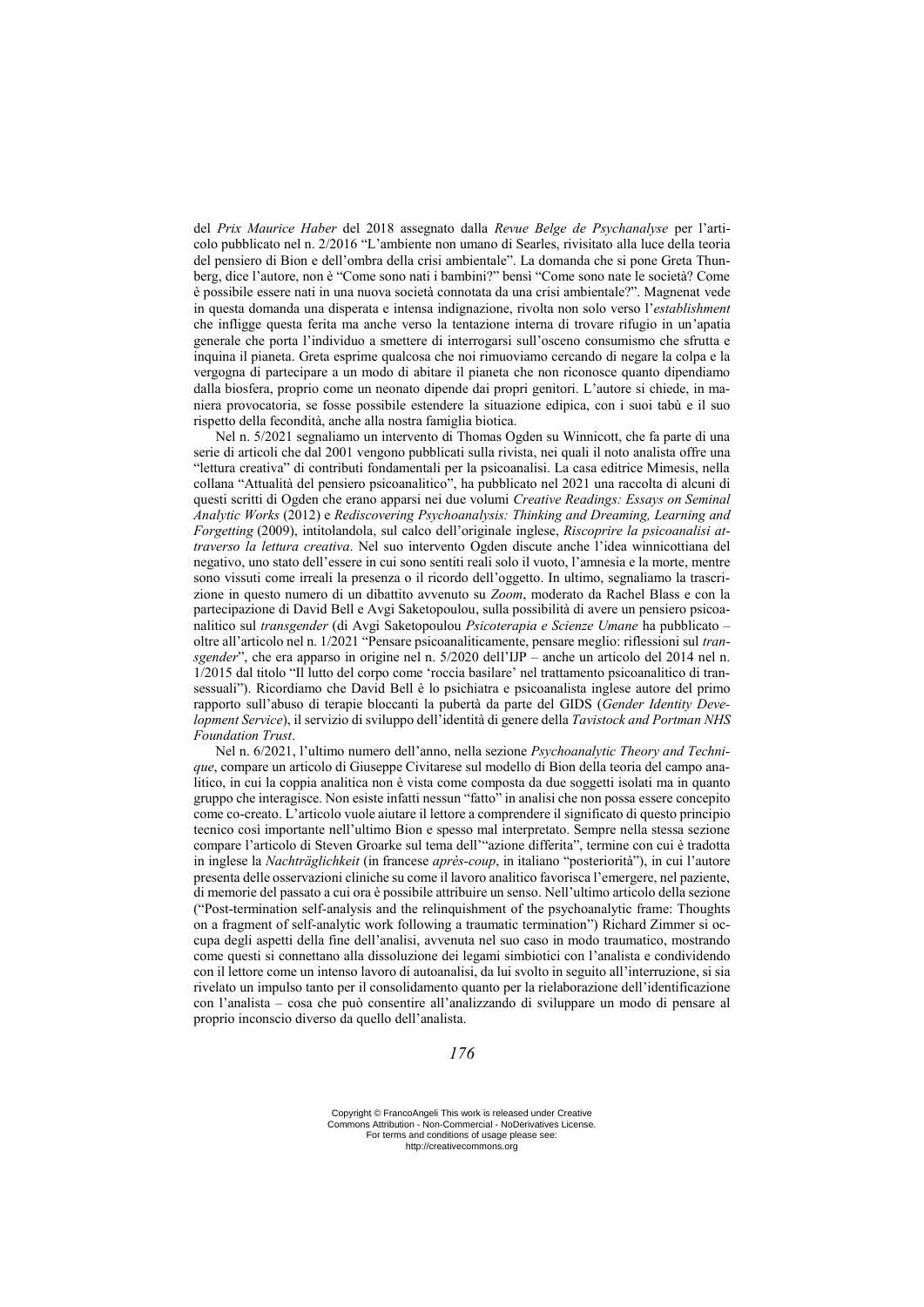### *British Journal of Psychotherapy*

(Trimestrale)

*British Psychotherapy Foundation* (BPF), London, e-mail <BJP@wiley.com> https://onlinelibrary.wiley.com/journal/17520118

*2021, Volume 37, n. 4 (pp. 547-738)*

*Editor's Comments*

- Katya Orrell, «Clinical Commentary»
- *Rozsika Parker Prize 2020: Commended Papers*
	- Emily Morgan, «"Now the Letters are All Back to Front and Upside Down": Teaching and Learning in the Context of Life-Threatening Illness»
	- Gaynor Maxwell-Scott, «A Banging Door, a Gâteau and a Knife: Antisocial to Prosocial Constellations in a Forensic Group for Men»
- *Primitive Mental States:* Alina Schellekes, «Early Emotional Development and Primitive Mental States: A Brief Perspective»
- *Boarding School Syndrome:* Joy Schaverien, «Revisiting Boarding School Syndrome: The Anatomy of Psychological Traumas and Sexual Abuse»
- *New Voices:* Anna Ellisin, «On "The Hatred of Learning from Experience": A Work Journal Revisited»

*Clinical and Theoretical Practice*

Panagiotis Kostaras, «The Maternal Uterus as the Primary Object and its Role in Anxiety» Hanoch Yerushalmi, «Supervision and Contributing to the Analytic Culture»

Joachim Sehrbrock, «Social Justice on the Couch: Collapse and Repair of Social Thirdness» Alan Michael Karbelnig, «The Psychoanalyst As Revolutionary»

- *Correspondence:* Gregorio Kohon
- *Appreciation:* Brett Kahr, «John Southgate, 1934-2021»

*Reviews*

- John Gale, *The Ancient Unconscious: Psychoanalysis and the Ancient Text*, by Vered Lev Kenaan. Oxford, UK: Oxford University Press, 2019
- Jem Thomas, *The Contemporary Freudian Tradition: Past and Present*, edited by Ken Robinson & Joan Schächter. Abingdon, UK: Routledge, 2021
- Neil Morgan, *Body-Mind Dissociation in Psychoanalysis: Developments after Bion*, by Lombardi, Riccardo. London: Routledge, 2017
- David Henderson, *The Self and the Quintessence: A Jungian Perspective*, by Christine Driver. Abingdon, UK: Routledge, 2020
- Emma Letley, *Affect in Artistic Creativity: Painting to Feel*, by Jussi A. Saarinen. London: Routledge, 2021
- Janet Sayers, *The Culture-Breast in Psychoanalysis*, by Noreen Giffney. London: Routledge, 2021
- Jeremy Holmes, *A Clinical Guide to Psychodynamic Psychotherapy*, by Deborah Abrahams & Poul Rohleder. Abingdon, UK: Routledge, 2021
- *Publications Recently Noted or Received*

*Announcement:* Rozsika Parker Prize 2021

Il *British Journal of Psychotherapy*, fondato nel 1984, si rivolge a terapeuti di orientamento psicoanalitico e junghiano, ed è pubblicato dalla *British Psychotherapy Foundation* (BPF, www.britishpsychotherapyfoundation.org.uk, e-mail <enquiries@bpf-psychotherapy.org.uk>) una federazione che è impegnata nella formazione secondo le tradizioni non solo freudiana ma anche junghiana, con un interesse per altri orientamenti psicoterapeutici e per la pratica clinica in setting sia privati che pubblici. Questa rivista quindi è un raro esempio in cui scuole psicoanalitiche che tradizionalmente hanno percorso strade separate trovano un continuo confronto e arricchimento reciproco. L'*editor-in-chief* è Ann Scott. *[Paolo Migone]*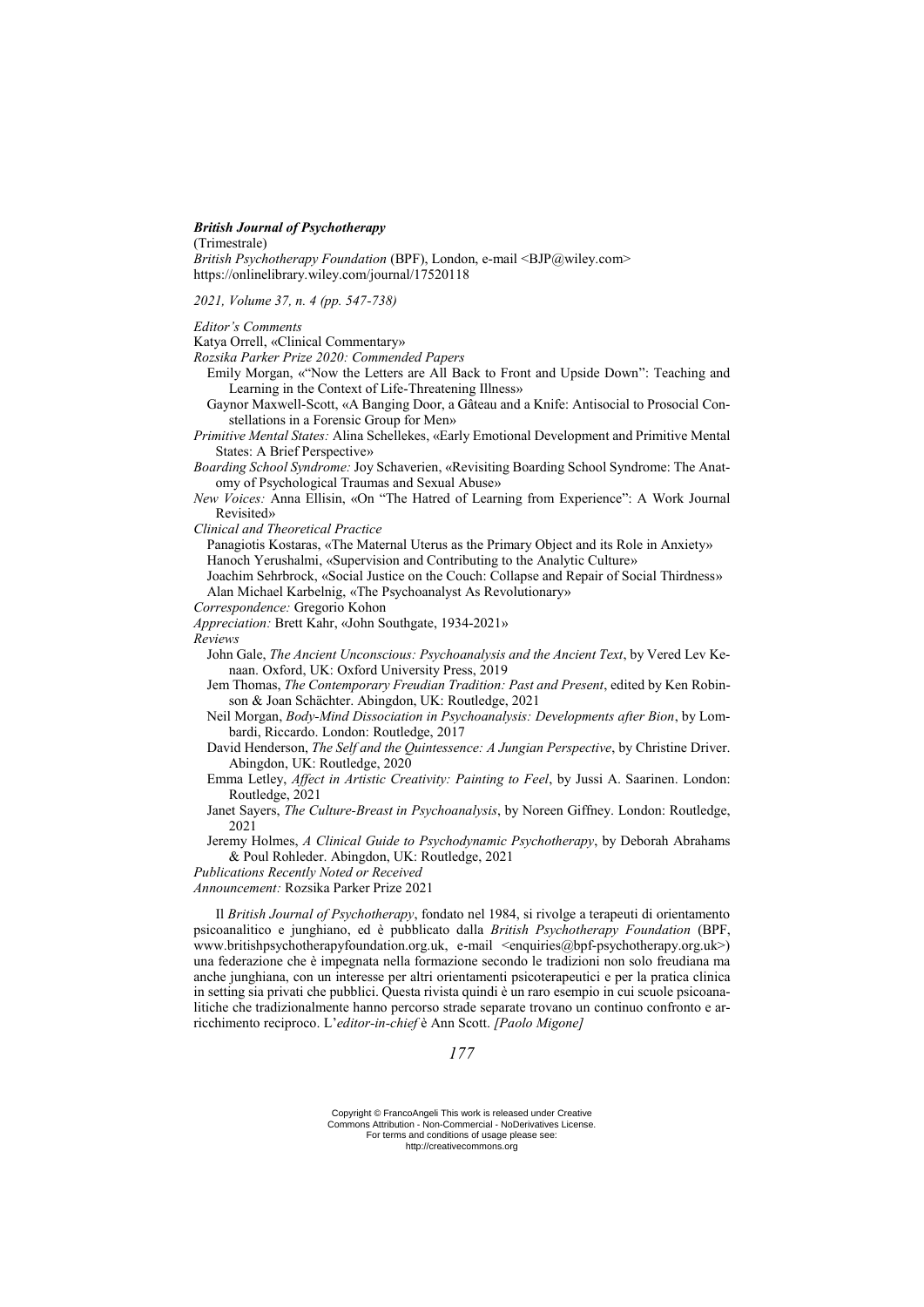## *International Journal of Applied Psychoanalytic Studies*

(Trimestrale)

John Wiley & Sons, Inc., 111 River Street, Hoboken, NJ 07030-5774, USA https://onlinelibrary.wiley.com/journal/15569187

*2021, Volume 18, n. 2 (pp. 107-241)*

*Special Issue: Psychoanalytic Contributions to Understanding the COVID*‐*19 Pandemic*

*Editorial:* Marianne Leuzinger-Bohleber & Heribert Blass, «Editorial introduction: Psychoanalytical perspectives on the COVID-19 pandemic»

*Research Articles*

Marianne Leuzinger-Bohleber & Nadine Montigny, «The pandemic as a developmental risk» Siri Erika Gullestad, «Our contempt for weakness»

- Heribert Blass, «A new Civilization and Its Discontents in times of COVID-19?»
- Joachim Küchenhoff, «The pandemic crisis as a crisis of the symbolic order and psychoanalytic work regarding imaginary objects»
- Vamık Volkan, «Sixteen analysands' and large groups' reactions to the COVID-19 pandemic»
- Ilany Kogan, «The impact of the Coronavirus pandemic on the analyses of Holocaust survivors' offspring»
- Clara Raznoszczyk Schejtman, «Coping with the pandemic. Psychoanalytical interventions with parents and children: Institutional and community approaches»
- Paula L. Ellman, «Safe spaces, unsafe spaces, and gendered spaces: Psychoanalysis during the pandemic»
- Lena Schestag, Janina Mehner-Gentner, Lea Stein, Hildegard Rossi, Tamara Fischmann, Marianne Leuzinger-Bohleber & Korinna Fritzemeyer, «Ghosts in the nursery in exile: Supporting parenting in exile during the COVID-19 pandemic»
- Anna Maria Nicolò, «The COVID-19 pandemic and individual and collective defences»
- Khatuna Ivanishvili, «The contaminated analyst and transgenerational trauma in Abkhazia *après-coup*»
- Liana Giorgi, «Not a political statement: Psychoanalytic notes on the measures to fight the pandemic and the responses to them»
- Ira Brenner, «Disinformation, disease, and Donald Trump»

L'*International Journal of Applied Psychoanalytic Studies* è una rivista interdisciplinare, fondata nel 1999, che pubblica contributi originali sull'applicazione della psicoanalisi «all'intera gamma della conoscenza umana», come si legge nella sua presentazione sul sito Internet, cioè indaga l'espressione dell'inconscio nei più vari comportamenti umani: violenza, *gender*, razzismo e problemi etnici, politica, diplomazia internazionale, sociologia, formazione, ambiente, medicina, immigrazione, psicologia delle organizzazioni, *management*, spiritualità e religione, filosofia, antropologia, fisica e arti (tra cui musica, disegno, pittura, scultura, prosa, poesia, cinema e teatro). Dal 1999 al 2003 aveva il titolo di *Journal of Applied Psychoanalytic Studies*, e nel 2004 è stata rinominata *International Journal of Applied Psychoanalytic Studies*. Pubblica non solo ricerche originali ma anche *review*, comunicazioni brevi, editoriali e sezioni speciali curate da psicoanalisti o studiosi di altre discipline. L'*editor-in-chief* è Nadia Ramzy (del *St. Louis Psychoanalytic Institute*, St. Louis, Missouri) e l'*editor emeritus* è Stuart W. Twemlow (dell'*University College London* [UKL]); nella redazione figurano autori abbastanza noti quali Marianne Leuzinger-Bohleber, Vamik D. Volkan, Salman Akhtar, Douglas Kirsner, Henri Parens, etc. Il n. 2/2021, qui segnalato – in cui vi è anche il contributo di una collega di Roma, Anna Maria Nicolò – è dedicato alla comprensione psicoanalitica della pandemia di COVID‐19, ed è interamente *open-access*, cioè consultabile gratuitamente da Internet. *[Paolo Migone]*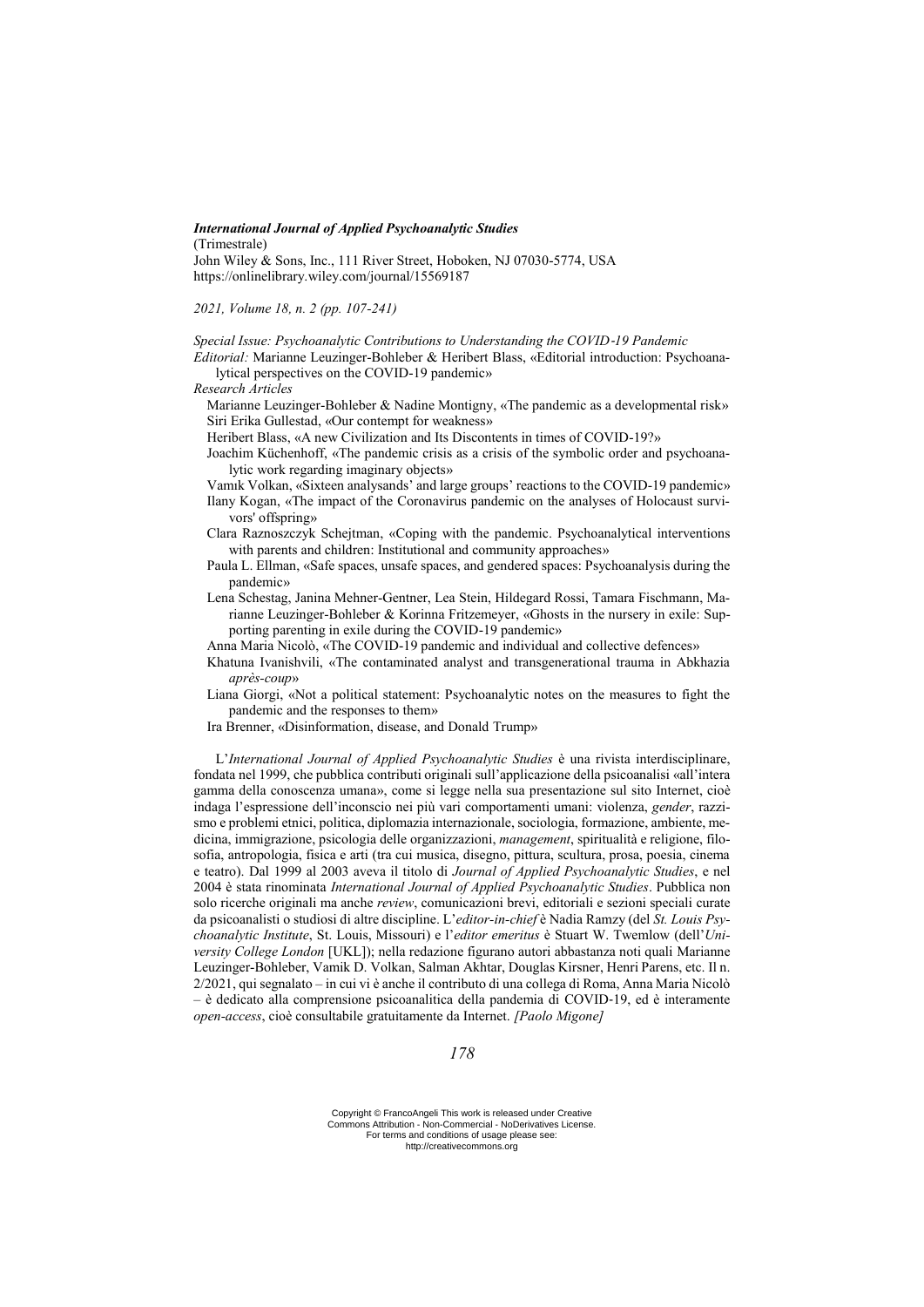#### *Ricerca Psicoanalitica*

(Quadrimestrale)

*Società Italiana di Psicoanalisi della Relazione* (SIPRe), www.sipreonline.it https://pagepress.org/socialsciences/index.php/rp, www.sipreonline.it/ricerca-psicoanalitica

*2021, Volume 32, n. 3 (pp. 545-738)*

Fabio Vanni, «Editoriale»

*Focus: Open Dialogue, una prospettiva teorico clinica ed operativa innovativa*

- Jaakko Seikkula, «Dialogo Aperto: un nuovo approccio psicoterapeutico e orientato ai diritti umani per costruire servizi psichiatrici umanistici» *[anche in inglese]*
- Giuseppe Riefolo, «Alcune considerazioni su "Dialogo Aperto: un nuovo approccio psicoterapeutico e orientato ai diritti umani per costruire servizi psichiatrici umanistici"» *[anche in inglese]*
- Carmine Parrella, «Contributo alla discussione sull'articolo "Dialogo Aperto: un nuovo approccio psicoterapeutico e orientato ai diritti umani per costruire servizi psichiatrici umanistici"» *[anche in inglese]*

Enrico Vincenti, «Dal dialogo all'assunzione della propria condizione» *[anche in inglese]* Jaakko Seikkula, «Per sviluppare la pratica clinica è necessario più lavoro familiare e più la-

voro all'interno del sistema. Commento a Parrella, Riefolo e Vincenti» *[anche in inglese]*

- *Scritti:* Fulvio Frati, «Il conflitto intrapsichico e l'evoluzione storica del suo approccio psicoterapeutico in psicoanalisi» *[anche in inglese]*
- *Dialoghi sulle relazioni di cura*
	- Carmine Parrella, «Setting ad assetto variabile. La *chat* dei sogni in psicoterapia: il caso di Adriana»

*Commenti sul caso clinico:* Roberta Giampietri, Susanna Porcedda, Gianfranco Bruschi Carmine Parrella, «Replica ai commenti sul caso clinico»

*Letture:* Maria Zirilli, *Il processo della supervisione psicoanalitica. Apprendere la psicoanalisi o sperimentarla?*, di Maria Luisa Tricoli. Roma: Fioriti, 2018

*Sguardi:* Ilaria Giannoni, «Commento al film *Perfetti sconosciuti* di Paolo Genovese, 2016»

La rivista quadrimestrale *Ricerca Psicoanalitica* – già segnalata a p. 285 del n. 2/2004 di *Psicoterapia e Scienze Umane* – è l'organo della *Società Italiana di Psicoanalisi della Relazione* (SIPRe), che ha scuole di psicoterapia riconosciute dal Ministero a Roma, Milano e Parma. Il sottotitolo è *Rivista della Relazione in Psicoanalisi*, si pone dunque come un punto di riferimento della psicoanalisi relazionale. Fondata nel 1990, è al 33° anno di pubblicazione ininterrotta; dal 1990 al 2009 è stata pubblicata dal *Centro Diffusione Psicologia* (CDP) di Genova, dal 2010 al 2019 da FrancoAngeli di Milano, e dal 2020 da *PagePress* di Pavia. È stata diretta da Daniela De Robertis (1990-1997), da Michele Minolli (1998-2009), scomparso nel 2020, da Alberto Lorenzini (2010-2016), e dal 2017 da Fabio Vanni, di Parma, che nel 2020 ha promosso un importante cambiamento editoriale che ne aumenta la visibilità, facendola pubblicare *on-line* e *openaccess* da *PagePress*, sia in italiano che in inglese; la grafica del sito è accattivante e vi è la possibilità di acquistare anche i numeri cartacei. La redazione è composta da Attà Negri (Milano), Laura Corbelli (Repubblica di San Marino), Silvia Paola Papini (Milano) e Laura Polito (Parma). L'archivio dal 1990 al 2009 è consultabile *full-text* dal sito web della rivista, mentre gli articoli delle annate 2010-2019 sono acquistabili dalla pagina Internet dell'editore FrancoAngeli www.francoangeli.it/Riviste/sommario.aspx?IDRivista=161.

Il n. 3/2011, qui segnalato, presenta un dibattito sul metodo dell'*Open Dialogue*, con interventi anche dello stesso Seikkula che guida il *team* che in Lapponia da alcuni decenni pratica questo interessante metodo per la prevenzione e la terapia delle psicosi, suscitando interesse in vari Paesi tra cui l'Italia (il metodo dell'*Open Dialogue* è stato discusso in due recensioni pubblicate su *Psicoterapia e Scienze Umane*, rispettivamente a pp. 493-499 del n. 3/2015 e a pp. 669-672 del n. 4/2021). *[Paolo Migone]*